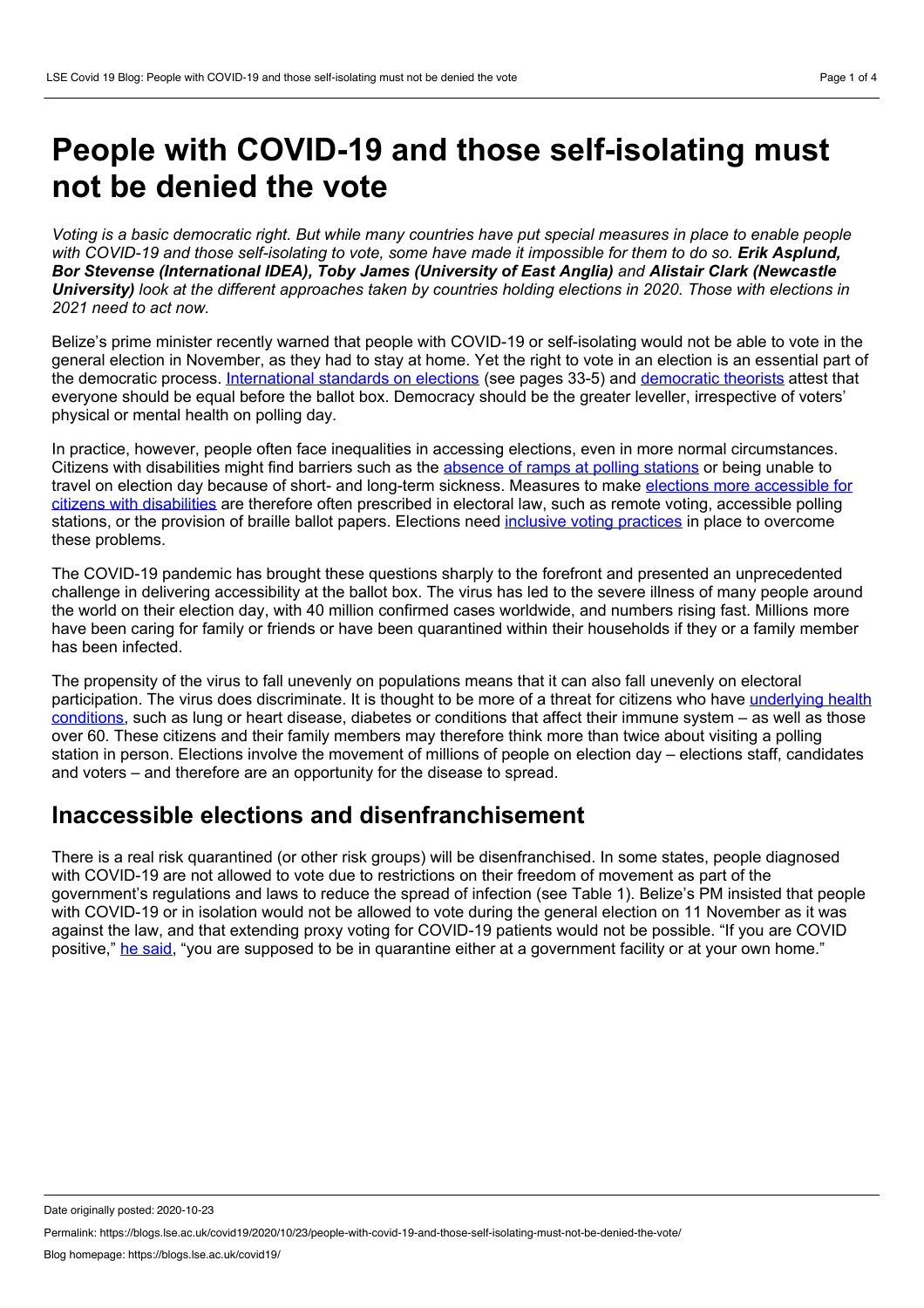

People queue to vote early in Kenner, Louisiana, October 2020. Photo: [Infrogmation](https://www.flickr.com/photos/infrogmation/50514329503/in/photolist-2jXM9gz-2jXM9CS-2jXRDoJ-2jXveuh-2jXQP1A-2jXRD1E-2jXRDcM-2jXQQjC-2jXMaH2-2jXM9YG-2jXQQ2P-2jXQQ9C-2jXQPEB-2jXMaad-2jXQPSq-2jXQQxd-2jXGvwU-2jXRCMP-2jXQQFp-2jXRCFG-2jXnCVK-2jXnEAD-2jXotxA-2jXnED9-2jXwvjQ-2jXxerw-2jY4D2c-2jY4D15-2jY3Lxa-2jY4CTw-2jY4CZZ-2jY3Lwo-2jY3Lx5-2jY3Lxq-2jXASbN-2jXALeT-2jY1ACG-2jXbxL4-2jXaH6x-2jXpSoQ-2jXun3V-2jXun1q-2jXtwpb-2jWLQNV-2jWST6B-2jWNkiB-2jXugmf-2jXxWkE-2jWDd6R-2jWPagg) of New Orleans via a CC BY 2.0 [licence](https://creativecommons.org/licenses/by/2.0/)

Belize is not the only country where citizens could be disenfranchised. In Singapore, citizens under a quarantine order, stay-home notices, or diagnosed with acute respiratory infection were not allowed to vote. Had they left their home they would have been in breach of Singapore's [Infectious](https://sso.agc.gov.sg/Act/IDA1976) Diseases Act. Similarly, in [Taiwan](https://web.cec.gov.tw/english/cms/newseng/32821), people under isolation or quarantine at home were prohibited from going and casting their vote as this would go against the Taiwan [Communicable](https://law.moj.gov.tw/ENG/LawClass/LawAll.aspx?pcode=L0050001) Disease Control Act. Meanwhile, in [Chile's](https://www.archynewsy.com/chile-threatens-sanctions-against-those-infected-with-covid-19-who-vote-in-the-constitutional-plebiscite-international/) constitutional referendum on 25 October, people with COVID-19 will be [sanctioned](https://elpais.com/internacional/2020-09-19/chile-amenza-con-sanciones-a-los-contagiados-de-covid-19-que-voten-en-el-plebiscito-constitucional.html?ssm=TW_CC) if they vote. Chile has reported 490,003 cases since March 2020. As of 7 October, 14,000 voters over the age of 18 will be [disenfranchised,](http://aceproject.org/epic-en/CDTable?view=country&question=VO003) as no special voting arrangements exist in the country.

The lack of special voting arrangements proved not only a danger to democracy, but unconstitutional in Croatia. The electoral management body was initially not planning to allow infected people to vote, saying that "more lenient measures would put citizens' health at risk". However, this decision was ultimately [overruled](https://www.nytimes.com/2020/07/05/world/europe/croatia-election-plenkovic-coronavirus.html) by the Croatian Constitutional Court, which allowed COVID-19 positive voters to vote by proxy.

# **Enabling people with COVID-19 to vote**

The good news for democracy is that many of the 74 countries and territories that have held [elections](https://www.idea.int/news-media/multimedia-reports/global-overview-covid-19-impact-elections) since late February 2020 *have* adopted new health and safety measures for voters and polling officials in collaboration with national health authorities. Ways of enabling people with COVID-19 or who are quarantined to vote cluster into five main clusters (see Table 1). These methods typically centre around postal voting, proxy voting, home and institution-based voting, or arrangements within the polling station, depending on what voting channels exist in the electoral law.

### **Table 1: Special voting arrangements used to facilitate voting for people with COVID-19 or under quarantine, by country**

| <b>Alternative voting methods</b> | <b>Countries</b>                                                                                                             |
|-----------------------------------|------------------------------------------------------------------------------------------------------------------------------|
| Postal voting                     | Australia (Northern Territory), India (Karnatacka), Montenegro, USA,<br>South Korea, SpSpainain (Basque Country and Galicia) |
| Proxy voting                      | Croatia, Spain (Basque County and Galicia)                                                                                   |
| Advance voting                    | <b>Bermuda</b>                                                                                                               |
| Home and institution-based voting | Belarus, Czech Republic*, Lithuania, Italy, New Zealand, North<br>Macedonia, Suriname*, Israel*                              |

Date originally posted: 2020-10-23

Permalink: https://blogs.lse.ac.uk/covid19/2020/10/23/people-with-covid-19-and-those-self-isolating-must-not-be-denied-the-vote/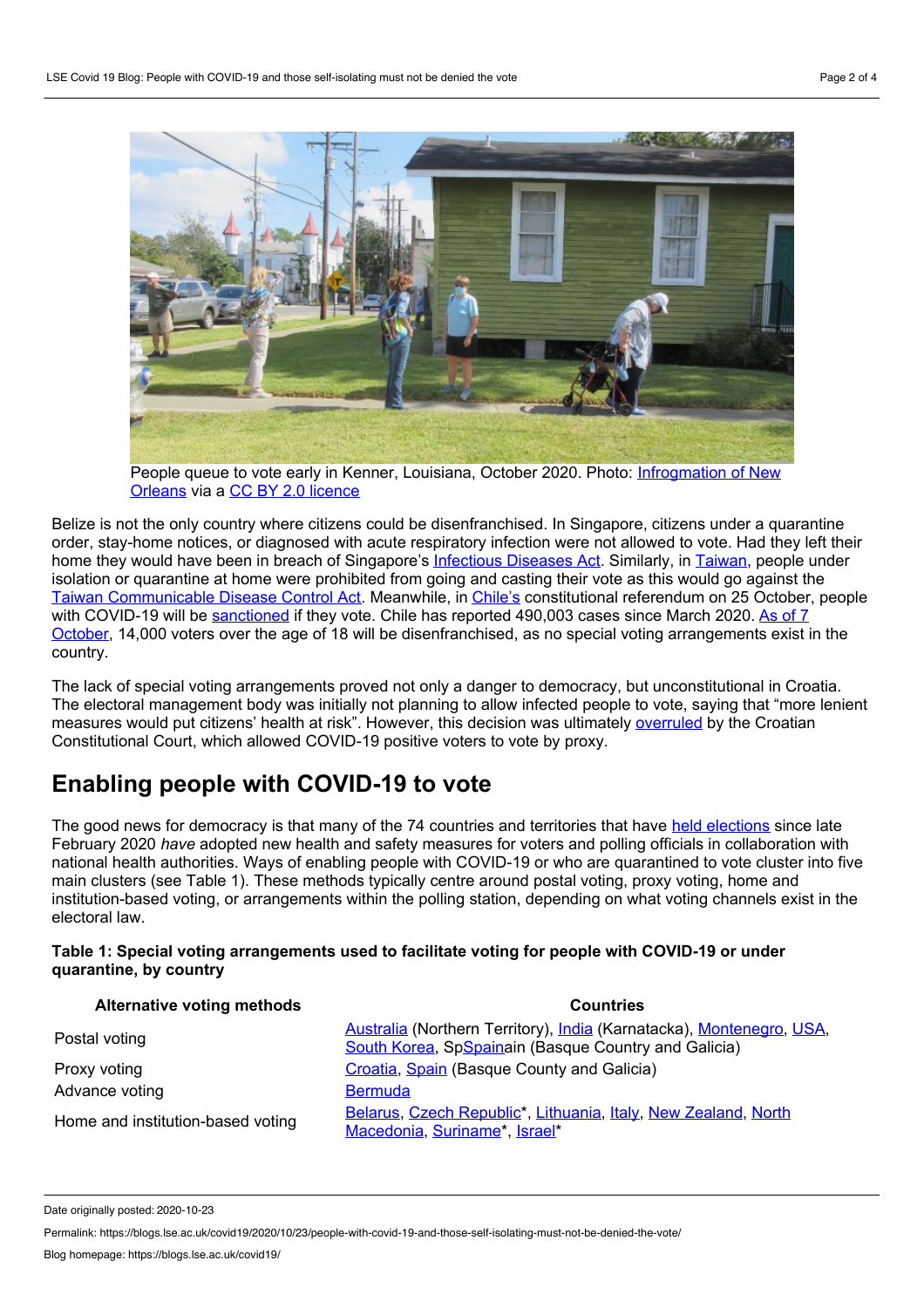#### **Alternative voting methods Countries**

Arrangements in polling stations

[Belarus,](https://sputnik.by/elections2020/20200808/1045372120/Karanik-bolnykh-koronavirusom-privezut-golosovat-na-skoroy-pomoschi.html) Czech [Republic\\*](https://www.mvcr.cz/clanek/volby-2020-zastupitelstva-kraju-a-senat.aspx?q=Y2hudW09NQ%253D%253D), [Jamaica,](http://www.jamaicaobserver.com/latestnews/_People_in_quarantine_allowed_to_vote?profile=1228) [Malaysia](https://www.straitstimes.com/asia/se-asia/malaysia-says-those-who-tested-positive-for-covid-19-cant-vote-in-sabah-polls) (Sabah)\*, [India](https://www.ndtv.com/india-news/covid-19-patients-can-vote-in-odisha-bypolls-chief-electoral-officer-2293083) (Odisha), [Italy](https://www.ilfattoquotidiano.it/2020/09/05/elezioni-regionali-e-referendum-seggi-speciali-a-domicilio-e-in-ospedale-per-chi-e-contagiato-e-in-quarantena-ecco-le-regole-del-viminale/5921193/), Sri [Lanka\\*](https://www.tribuneindia.com/news/world/sri-lanka-drops-plan-to-conduct-advance-polling-for-people-under-quarantine-118612), South [Korea](https://www.nec.go.kr/engvote_2013/05_resourcecenter/04_02.jsp?num=599&pg=1&col=&sw=), [USA](https://www.idahostatesman.com/news/coronavirus/article246279935.html) (Idaho)

None of the above - people with COVID- 19 are restricted from voting [Belize,](https://www.caribbeannationalweekly.com/caribbean-breaking-news-featured/belize-pm-says-covid-positive-persons-will-not-be-allowed-to-vote-in-general-election/) [Chile,](https://www.archynewsy.com/chile-threatens-sanctions-against-those-infected-with-covid-19-who-vote-in-the-constitutional-plebiscite-international/) [Singapore,](https://sso.agc.gov.sg/Act/IDA1976) [Taiwan](https://web.cec.gov.tw/english/cms/newseng/32821) (Kaohsiung)

Note: Countries included more than once in the table offered more than one method. Countries that have a star \* *offered voting methods to people under quarantine only. Source: Authors, constructed using [International](https://www.idea.int/news-media/multimedia-reports/global-overview-covid-19-impact-elections) IDEA, media reports and EMB data*

Postal voting is one obvious mechanism. This was made available for people diagnosed with COVID-19 during parliamentary elections in South [Korea](https://www.nec.go.kr/engvote_2013/05_resourcecenter/04_02.jsp?num=599&pg=1&col=&sw=) in April. Alternatively, in June, ahead of [parliamentary](https://www.voanews.com/europe/north-macedonia-ballot-boxes-carried-quarantined-homes) elections in North Macedonia, people with COVID-19 or under quarantine could cast their votes from home via [mobile](http://rs.n1info.com/English/NEWS/a619209/Early-elections-start-in-North-Macedonia-with-coronavirus-infected-to-vote-first.html) voting teams accompanied by a doctor wearing personal protective equipment (PPE). In Spain, during the regional election in Galicia and Basque, voters with COVID-19 who were required to isolate could either [postal](https://abcnews.go.com/Health/wireStory/spain-holds-regional-elections-amid-small-virus-outbreaks-71739588) vote or proxy vote, but were forbidden from voting in person. In New Zealand, voters in quarantine or isolation could vote by telephone ahead of the 18 October general elections.

Some countries adopted arrangements in polling stations to accommodate in-person voting for people with COVID- 19 or under quarantine. Citizens with mild cases of COVID-19 in South [Korea](https://www.nec.go.kr/engvote_2013/05_resourcecenter/04_02.jsp?num=599&pg=1&col=&sw=) could cast their ballot at one of eight "special early voting polling stations" established at care centres for COVID-19 patients across the country. Meanwhile, in [Jamaica,](http://www.jamaicaobserver.com/latestnews/_People_in_quarantine_allowed_to_vote?profile=1228) citizens with [COVID-19](https://www.caribbeannationalweekly.com/caribbean-breaking-news-featured/jamaicans-confirmed-covid-19-positive-will-be-allowed-to-vote-on-sept-3/) could vote during on election day between 4pm and 5pm at polling stations provided that they notified their health ministry and that they wore a mask, gloves, protective shield and gown. They also needed to be accompanied by a driver who was also required to wear PPE. Early in the pandemic, [Israel](https://www.haaretz.com/israel-news/elections/.premium-what-israel-s-election-looks-like-under-the-shadow-of-coronavirus-1.8615761) established special medically-supported polling stations with full PPE and screens for quarantined voters.

In Sri [Lanka,](https://www.tribuneindia.com/news/world/sri-lanka-drops-plan-to-conduct-advance-polling-for-people-under-quarantine-118612) people in quarantine were only allowed to vote at designated polling booths between 4 and 5 pm if they had received permission from health authorities and completed the first 14 days of the [quarantine](https://anfrel.org/wp-content/uploads/2020/09/Sri-Lanka-Report-2020-FINAL-ol.pdf). In the end, this disenfranchised about 500 people who had not met that requirement. This arrangement was implemented only after an unsuccessful attempt by the EMB to introduce [advanced](https://www.thehindu.com/news/international/sri-lanka-to-conduct-advance-polling-for-people-under-quarantine/article32196481.ece?fbclid=IwAR3loZhLsgfxbIPhKVhZQjw9cGauJW-1XW66YA4YGdrQv-6FOXe2Krxqrz8) voting for people under quarantine as a new voting method. For the Senate election in the Czech Republic on 2-3 October 2020, voters with severe medical conditions and those ordered to quarantine or isolate had several voting [channels](https://www.thehindu.com/news/international/sri-lanka-to-conduct-advance-polling-for-people-under-quarantine/article32196481.ece), which included drive-in voting (essentially, voters would vote from their car at specific polling stations), in-person voting at a special polling station or to vote from home by requesting a mobile polling team.

## **The 'new normal'**

COVID-19 is not going away soon. During the last month, several European countries have experienced a resurgence as the number of confirmed cases globally increases at a [rate](https://covid19.who.int/) of 230,000-400,000 cases per day in the past month. Tedros Adhanom Ghebreyesus, the Head of the World Health Organisation, has said that he hopes that the pandemic will be over in [under](https://www.bbc.co.uk/news/world-53870798) two years. A leading manufacturer of one of the COVID-19 vaccines in development has [suggested](https://www.ft.com/content/a832d5d7-4a7f-42cc-850d-8757f19c3b6b) that global inoculation will take until the end of 2024.

So electoral commissions and administrators should take a long-term view of the pandemic and how it may affect access to vulnerable groups and those with COVID-19 or under quarantine. New voting methods typically need to be agreed and legislated for between six [months](https://www.eisa.org/pdf/ecowas2001protocol.pdf) and one [year](https://www.venice.coe.int/webforms/documents/default.aspx?pdffile=CDL-AD(2002)023rev2-cor-e) before elections occur to uphold the principle of electoral law stability. Modifications to existing voting methods and arrangements in polling stations that facilitate access may be able to be done more quickly, provided that they are deemed fair, safe and secure by all stakeholders.

Date originally posted: 2020-10-23

Permalink: https://blogs.lse.ac.uk/covid19/2020/10/23/people-with-covid-19-and-those-self-isolating-must-not-be-denied-the-vote/